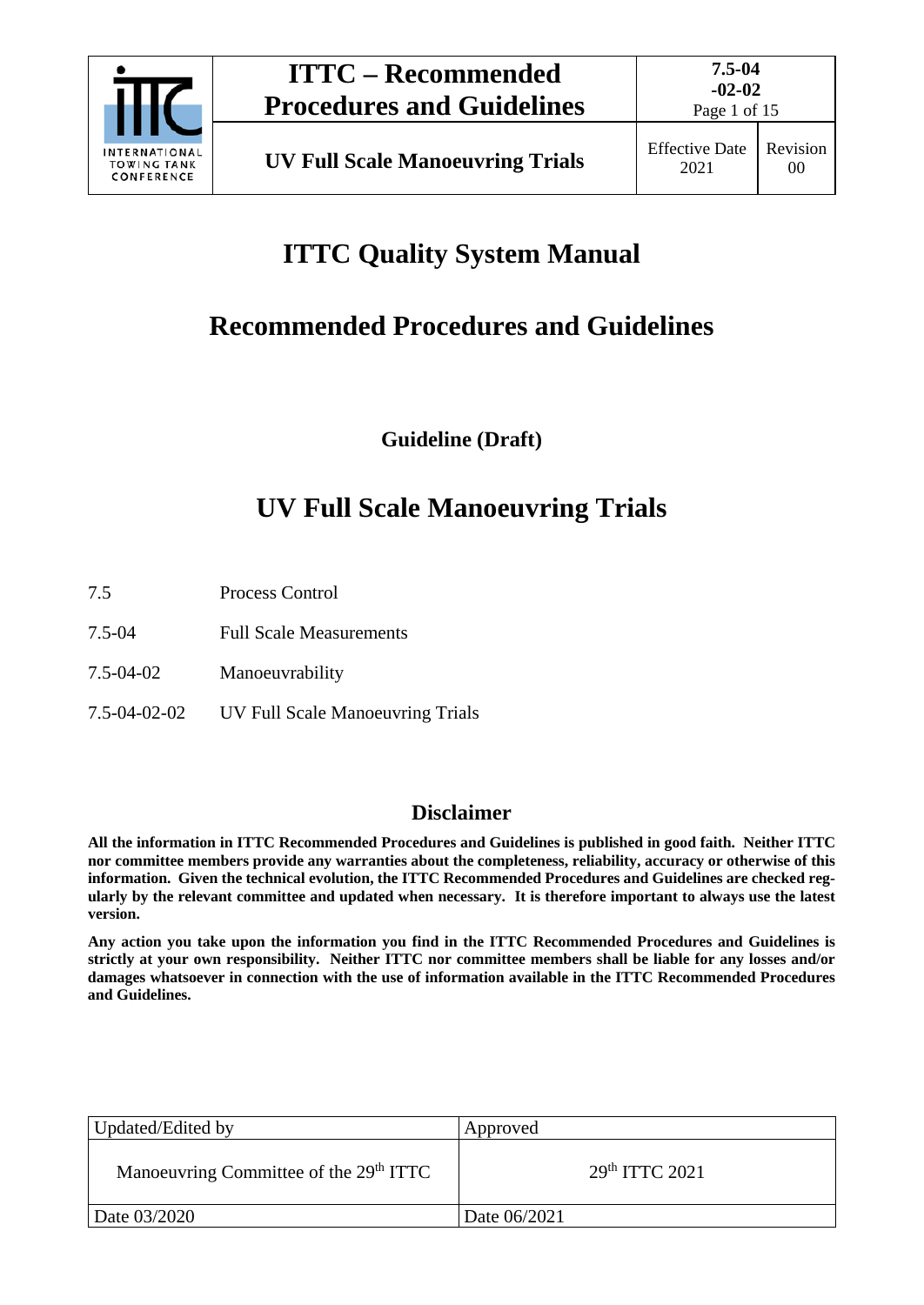

Page 2 of 15

## Revision 00

## **Table of contents**

| <b>PURPOSE OF GUIDELINE3</b><br>1.              |
|-------------------------------------------------|
| 2.<br><b>RECOMMENDED PROCEDURES</b>             |
| FOR MANOEUVRING TRIALS 3                        |
| 2.1                                             |
| 2.2                                             |
| Environmental Restrictions3<br>2.2.1            |
| <b>AUV Operational Conditions4</b><br>2.2.2     |
| AUV Initial Conditions 4<br>2.2.3               |
| <b>Test procedures and parameters to</b><br>2.3 |
|                                                 |
| Turning Circle Test 5<br>2.3.1                  |
| 2.3.2<br>Horizontal Zig-Zag Test5               |
| Heading Control Test 7<br>2.3.3                 |
| 2.3.4<br>Vertical Zig-Zag Control Test7         |
| Depth Control Test8<br>2.3.5                    |
| Helical/Spiral Manoeuvring Test.8<br>2.3.6      |
| Acceleration/Deceleration Test9<br>2.3.7        |
| 2.3.8                                           |
| 2.3.9<br>Waypoints Tracking Test 10             |
| Path Tracking Test  10<br>2.3.10                |
| 2.3.11 Parameters to be obtained 11             |
| 3.<br><b>DATA ACQUISITION SYSTEM11</b>          |
| 3.1                                             |
| Instrumentation11<br>3.2                        |
| 3.2.1                                           |
|                                                 |
| 3.2.3                                           |
| 3.2.4                                           |
| Control parameters  12<br>3.2.5                 |
| AUV Parameters12<br>3.3                         |
| Initial Conditions12<br>3.4                     |
|                                                 |

| 4. |                               |  | <b>COMPOSITION OF THE AUV 13</b>           |  |  |
|----|-------------------------------|--|--------------------------------------------|--|--|
|    |                               |  |                                            |  |  |
|    |                               |  |                                            |  |  |
|    |                               |  | 4.3 Communication System 13                |  |  |
|    |                               |  |                                            |  |  |
|    | <b>DATA ANALYSIS 14</b><br>5. |  |                                            |  |  |
|    |                               |  | <b>5.1 Correlation between Numerical</b>   |  |  |
|    |                               |  | <b>Simulations and Full Scale Trials14</b> |  |  |
|    |                               |  | 5.2 Uncertainty Analysis 14                |  |  |
|    |                               |  |                                            |  |  |
|    |                               |  | 5.2.2 Correction due to Environment14      |  |  |
|    |                               |  | 5.2.3 Correction due to AUV Initial        |  |  |
|    |                               |  |                                            |  |  |
|    |                               |  |                                            |  |  |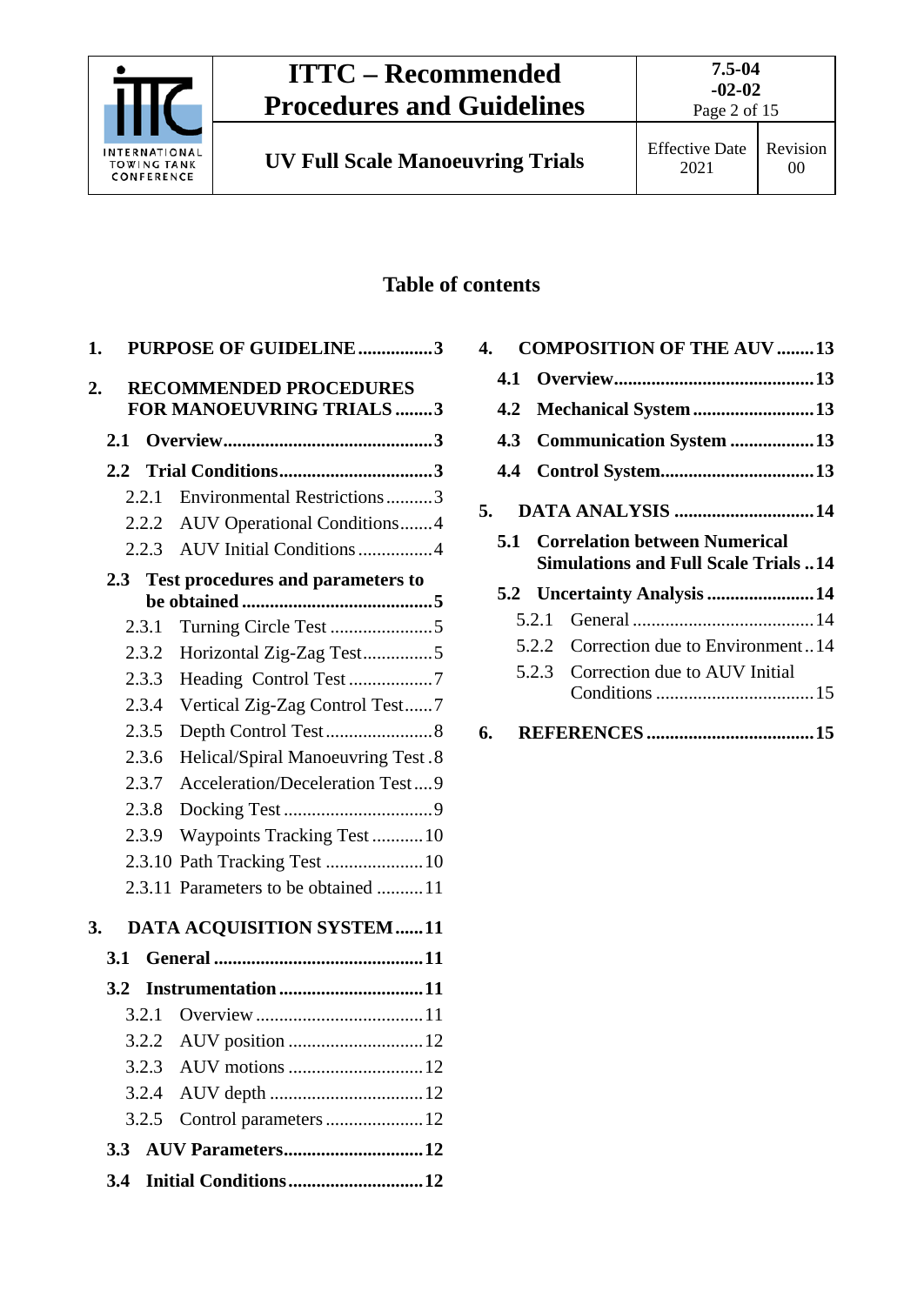

Page 3 of 15

## **UV Full Scale Manoeuvring Trials**

## <span id="page-2-0"></span>**1. PURPOSE OF GUIDELINE**

This guideline provides assistance when performing full scale trials to determine the manoeuvring characteristics of an UV (Underwater Vehicle), but the present version focuses on the behaviour of an AUV (Autonomous Underwater Vehicle) as a reaction to rudder, elevator, and other control device actions.

## <span id="page-2-1"></span>**2. RECOMMENDED PROCEDURES FOR MANOEUVRING TRIALS**

## <span id="page-2-2"></span>**2.1 Overview**

For operation purpose, the tests should cover following qualities:

inherent dynamic stability,

course- keeping ability (both in horizontal and vertical plane),

initial turning/heading(yaw)-changing ability,

heading(yaw) checking ability,

initial diving/depth-changing ability,

pitch checking ability,

turning ability (both in horizontal and vertical plane),

acceleration/deceleration ability,

heading(yaw)-keeping ability

depth-keeping ability,

position-keeping ability,

waypoints tracking ability,

path tracking ability.

Table 1 shows a total of 12 manoeuvring tests recommended in this guideline, providing the AUV handling characteristics checked by each test.

Furthermore, recommendations are formulated for operation purposes, including the operation near the water surface or near the bottom and the operation at low speed.

Test procedures should document trials in a way which is compatible with both AUV design and scientific purpose (e.g. validation of predicted manoeuvres).

An adequate AUV control system would be necessary to carry out the full scale trials.

## <span id="page-2-4"></span><span id="page-2-3"></span>**2.2 Trial Conditions**

## 2.2.1 Environmental Restrictions

Manoeuvrability of an AUV is affected by the ocean environment. Therefore, the trial site should be located in waters of adequate depth with low current and tidal influence as possible, and manoeuvring trials should be performed in the calmest possible weather conditions. It is recommended that

- 1. the test must be executed in open water, far away from banks and ship traffic;
- 2. the operating depth should be determined so that the water surface, the bottom and the wind do not affect the manoeuvrability of an AUV;
- 3. the maximum sea state should be chosen taking into account the AUV's characteristics such as AUV speed, AUV displacement, control force, etc.;
- 4. the maximum current speed should be chosen taking into account the AUV's characteristics such as AUV speed, AUV displacement, control force, etc.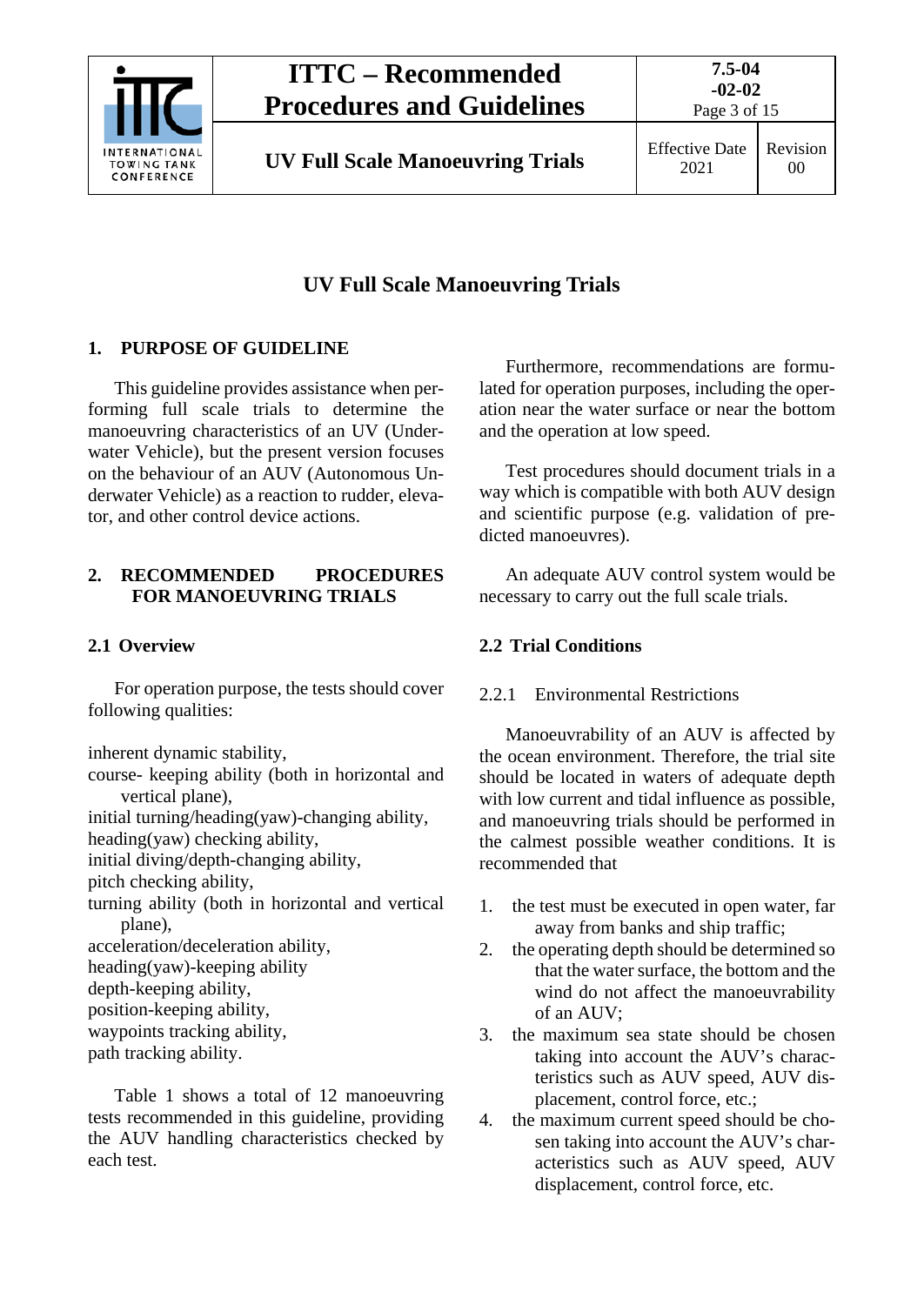

Page 4 of 15

|                | Type of Test                           | Manoeuvrability to be checked |  |
|----------------|----------------------------------------|-------------------------------|--|
| $\mathbf{1}$   | <b>Turning Circle Test</b>             |                               |  |
| $\overline{2}$ | Horizontal Zig-zag Test                | 3,4,9                         |  |
| 3              | <b>Heading Control Test</b>            | 2,3,4,9                       |  |
| $\overline{4}$ | Vertical Zig-zag Test                  | 5,6,10                        |  |
| 5              | Depth Control Test/Meander Test        | 2,5,6,10                      |  |
| 6              | <b>Helical/Spiral Manoeuvring Test</b> | 1,2                           |  |
| $\overline{7}$ | <b>Acceleration/Deceleration Test</b>  | 8                             |  |
| 8              | Docking Test                           | 2,11,12                       |  |
| 9              | <b>Waypoints Tracking Test</b>         | 2,12                          |  |
| 10             | <b>Path Tracking Test</b>              | 2,13                          |  |
| 11             | <b>Advanced Speed Test</b>             |                               |  |
| 12             | <b>Rudder Deflection Test</b>          |                               |  |

Table 1: Recommended Manoeuvring Tests for AUV

- (\*) 1. inherent dynamic stability,
- 2. course- keeping ability (both in horizontal and vertical plane),
- 3. initial turning/heading (yaw)-changing ability,
- 4. heading (yaw) checking ability,
- 5. initial diving/depth-changing ability,
- 6. pitch checking ability,
- 7. turning ability (both in horizontal and vertical plane),
- 8. acceleration/deceleration ability,
- 9. heading (yaw)-keeping ability
- 10. depth-keeping ability,
- 11. position-keeping ability,
- 12. waypoints tracking ability,
- 13. path tracking ability.

#### <span id="page-3-0"></span>2.2.2 AUV Operational Conditions

It is recommended that the trials are to be carried out with the AUV in a normal operational condition. Depending on the test and its purpose, some tests should be conducted in a non-normal operational condition.

#### <span id="page-3-1"></span>2.2.3 AUV Initial Conditions

Before the execution of the relevant manoeuvre, the AUV must have run at constant speed or thruster setting with minimum rate of change in 6 DOF (degrees of freedom) motion (steady course). The AUV must also be required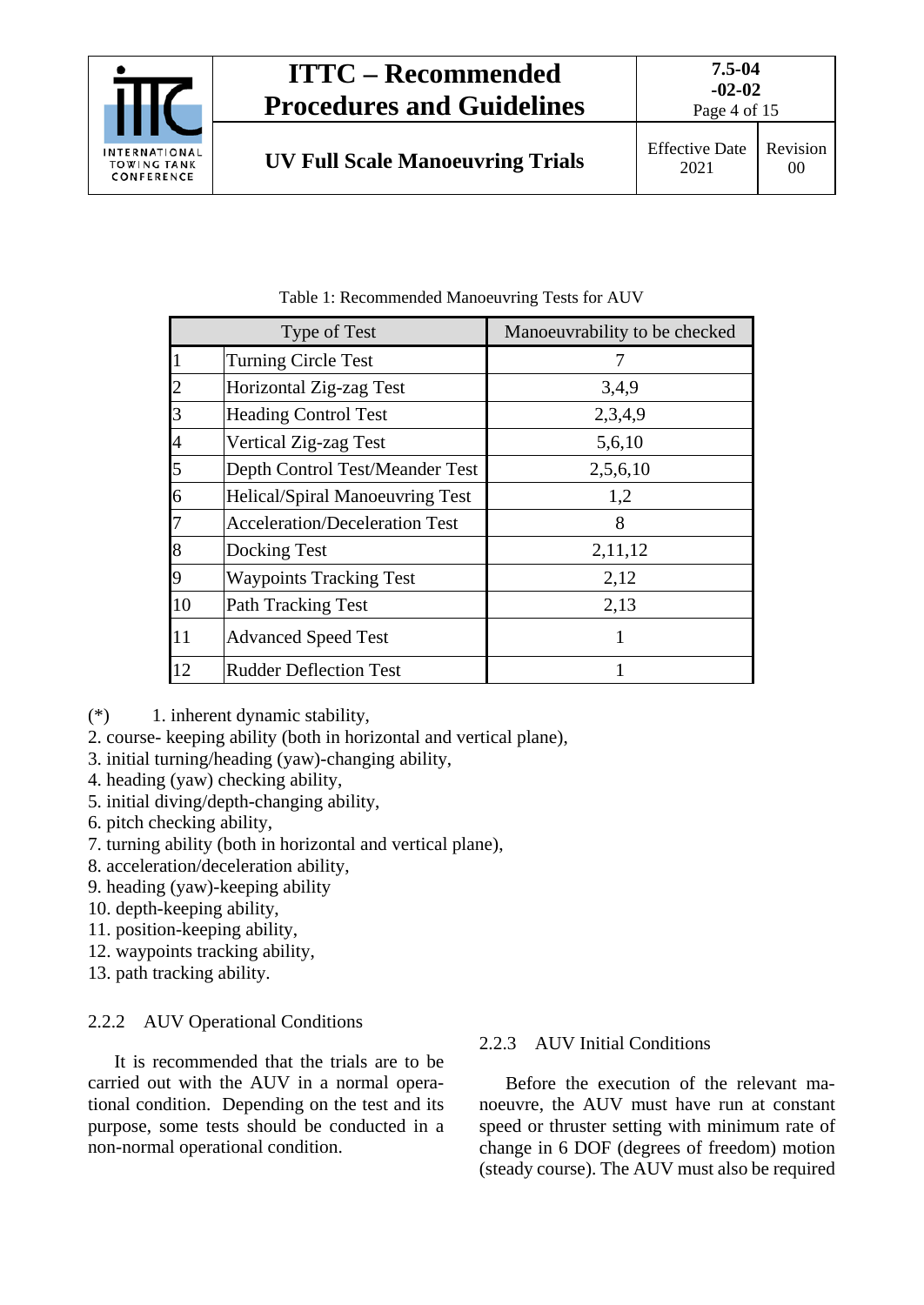

to keep a steady heading and depth by its control system.

The manoeuvrability of an AUV is affected by the initial conditions. Therefore, before carrying out the manoeuvring test, the initial conditions of AUV should be recorded in the test, such as:

- initial speed,
- initial position,
- initial depth,
- initial heading(yaw) angle,
- initial pitch angle,
- initial rudder angle,
- initial elevator(fin) angle,
- initial propeller(thruster) rpm,
- etc.

#### <span id="page-4-0"></span>**2.3 Test procedures and parameters to be obtained**

#### <span id="page-4-1"></span>2.3.1 Turning Circle Test



Figure 1 Turning circle: definitions

A turning circle test is a manoeuvre in which the vehicle enters turning motion starting at a constant speed and constant depth (in a horizontal plane). The test is performed by deflecting the rudders to a predefined angle and holding it still resulting in the vehicle entering a circular path. A turning circle of at least 540 degrees is necessary to determine the main parameters of this trial. Whenever possible, turning circle tests at low or half design speed should be performed as well.

The turning radius, turning speed, and rate of turn are characteristics of a particular turning path. The vehicle controller allows the user to set a desired radius of turn and to control the rudder angles and speeds for a desired turning.

The essential information referred to the midship to be obtained from this manoeuvre consists of (see Figure 1):

- tactical diameter,
- advance.
- transfer,
- turning speed,
- time to change heading by 90 degrees,
- time to change heading by 180 degrees,
- time to change heading by 270 degrees.

The first three of these may be presented in non-dimensional form by dividing their values by the AUV's overall length.

#### <span id="page-4-2"></span>2.3.2 Horizontal Zig-Zag Test

The zig-zag test is conducted to check the horizontal manoeuvring property of an AUV at a constant speed and constant depth. The zig-zag test is obtained by reversing the rudder (wing and control surface) alternately by  $\delta$  degrees to either side at a deviation  $\psi$  from the initial course. After a steady approach the rudder is put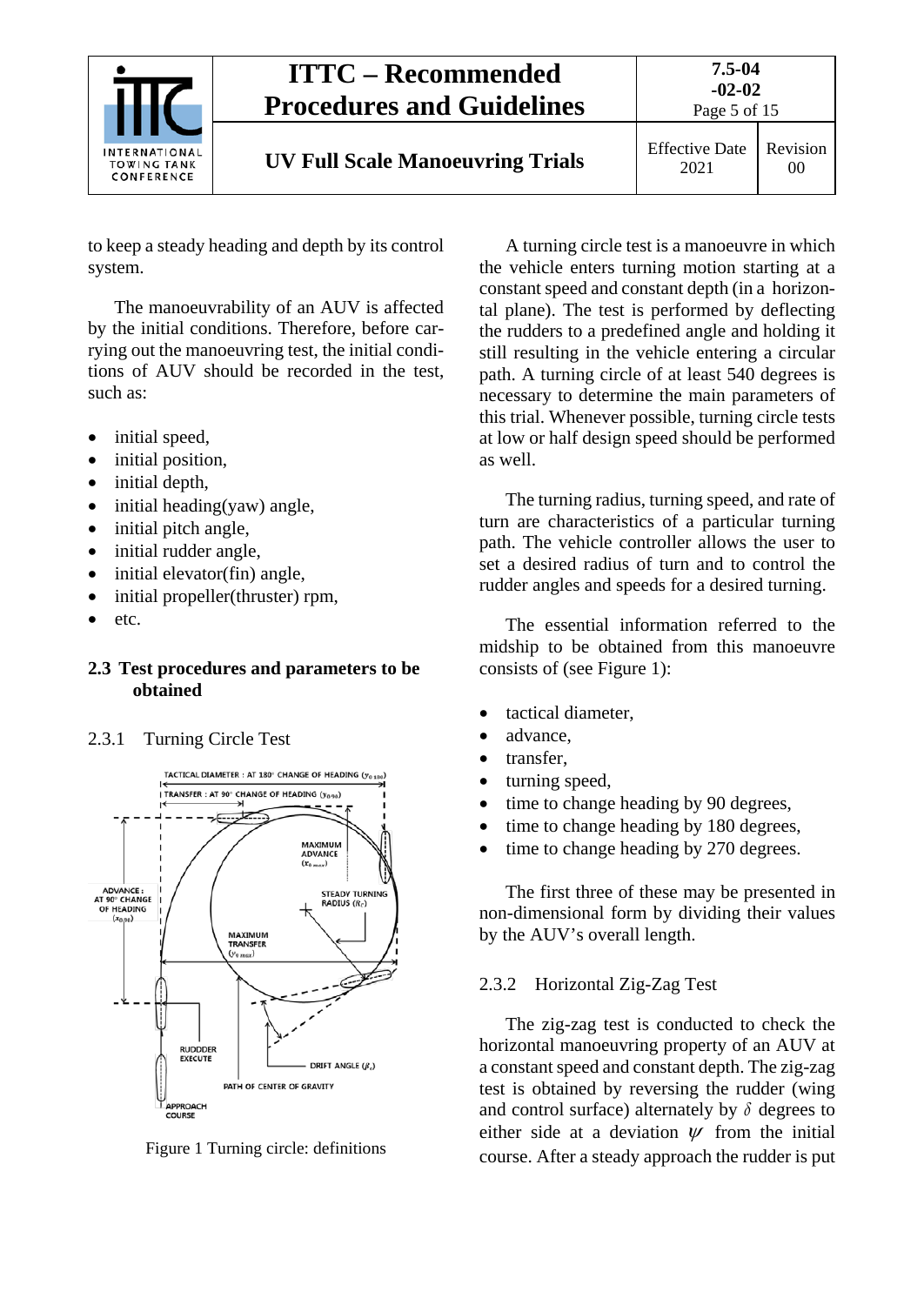|                                                          | <b>ITTC – Recommended</b><br><b>Procedures and Guidelines</b> | $7.5 - 04$<br>$-02-02$<br>Page 6 of 15 |                |
|----------------------------------------------------------|---------------------------------------------------------------|----------------------------------------|----------------|
| <b>INTERNATIONAL</b><br><b>TOWING TANK</b><br>CONFERENCE | <b>UV Full Scale Manoeuvring Trials</b>                       | <b>Effective Date</b><br>2021          | Revision<br>00 |

over to starboard (first execute). When the heading is  $\psi$  degrees off the initial course, the rudder is reversed to the same angle to port (second execute).

After counter rudder has been applied, the AUV initially continues yawing in the original direction with decreasing yaw rate until it changes sign, so that the ship eventually yaws to port in response to the rudder. When the heading is  $\psi$  degrees off the course port, the rudder is reversed again to starboard (third execute). This process continues until a total of 3 rudder executes have been completed.

Hence, a zig-zag test is determined by the combination of the values of change of heading

*Ψ* and rudder angle, and is denoted *δ/ψ*. Common values for these parameters are 5/5, 10/10 and 20/20. However, other combinations could be applied.

The manoeuvres are to be executed at constant propeller (thruster) rpm.

Zig-zag manoeuvres must be carried out starting with rudder to both starboard and to port, in order to identify the environmental effects (e.g. current) and asymmetric behaviour of the vehicle.

For a first simple analysis of the results, characteristic steering values defined in Figure 2 can be used.



Figure 2. Time trace of zig-zag test parameters

Results of zig-zag tests are defined as follows**:**

Initial turning time  $t<sub>δ</sub>$  (s): the time from the instant the rudder is put at the outset of the manoeuvre (first execute) until the heading is  $\Psi$  degrees off the initial course. At this instant the rudder is reversed to the opposite side (second execute).

Execute heading angle (degrees): heading  $\Psi$ at which the rudder is reversed.

Overshoot angle (degrees): the angle through which the ship continues to turn in the original direction after the application of counter rudder. The first and second overshoot angles correspond to the maximum heading angle reached after the second and third execute, respectively.

Time to check yaw *(t*S*, t*B) (s): the time between the rudder execute and the time of the maximum heading change in the original direction.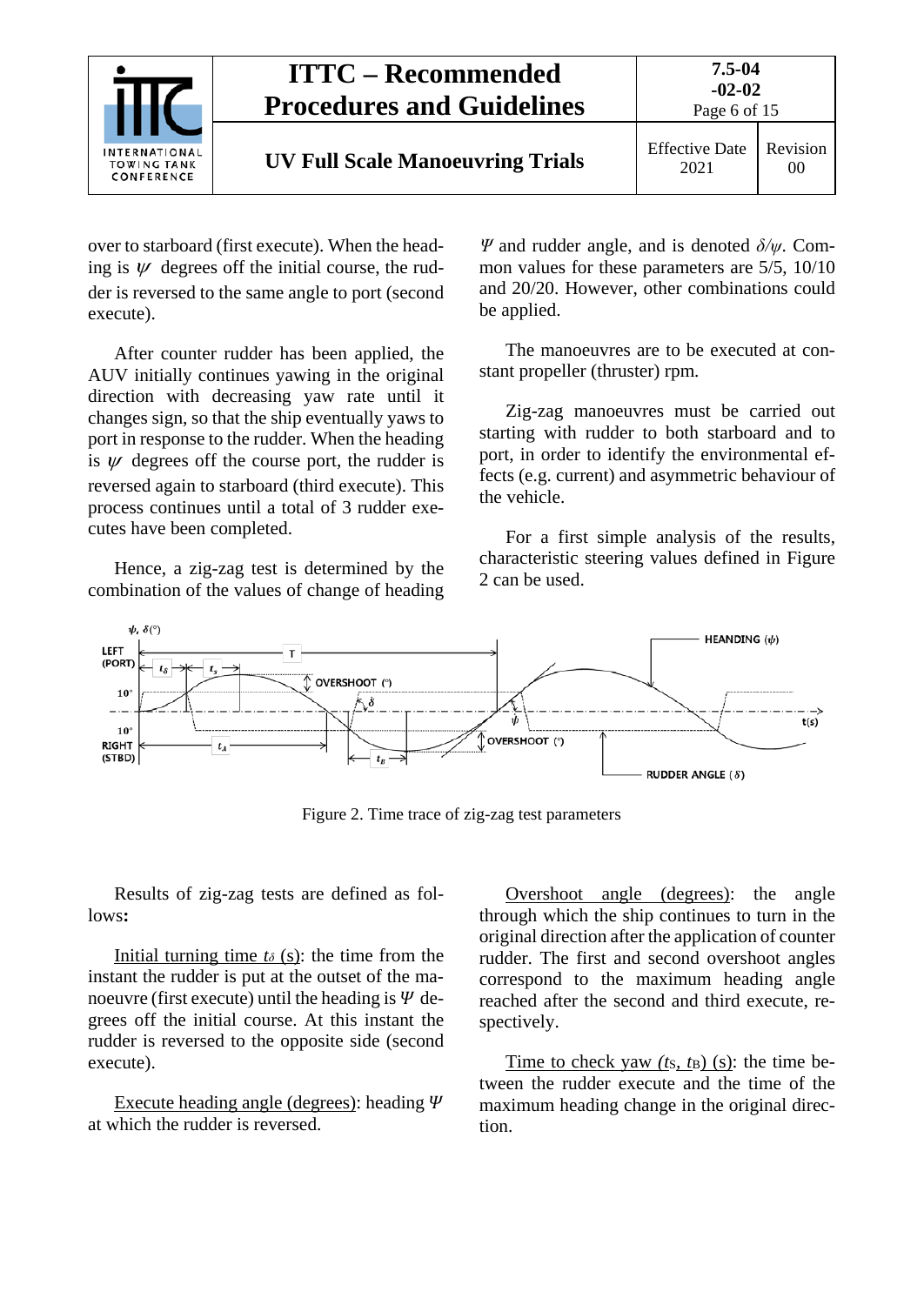

Heading *ψ* (degrees): the course deviation from the straight initial course.

Reach *t*<sup>A</sup> (s): the time between the first execute and the instant when the AUV's heading is zero after the second execute.

Time of a complete cycle *T* (s): the time between the first execute and the instant when the AUV's heading is zero after the third execute.

If the rudder cannot be controlled manually, the Horizontal Zig-Zag Test is performed analogously as described in section 2.3.4 for the Vertical Zig-Zag Control Test.

#### <span id="page-6-0"></span>2.3.3 Heading Control Test

The heading control test is conducted to check the performance of the AUV controller at a constant speed and constant depth in the horizontal plane. The heading control test is obtained by controlling the rudder angle which is determined by the error between the desired heading and the current heading to follow the desired heading.

When the desired heading is a step function, the overshoot, rise time, and steady error should be characteristics of the heading control test, as illustrated in Figure 3.

260 240 Heading Angle (degree) 220 200 180 160 **BBPID** Desired heading  $140 - 140$  $560$ 580 600  $\overline{620}$ 640 660 Time (s)

Figure. 3 Heading Control Test (Wan et al. (2018))

#### <span id="page-6-1"></span>2.3.4 Vertical Zig-Zag Control Test

The Vertical Zig-Zag Control Test assesses the vehicle's manoeuvrability in the vertical plane, providing an idea of its ability to perform emergency manoeuvres to avoid collision to the seabed, as well as to submerged or floating structures, for instance.

The AUV is kept at a steady depth, at the "starting depth" set point, before the manoeuvre begins. Then, the vehicle is commanded to submerge, using a controller to set a constant pitch value. When the vehicle reaches a pre-defined depth, the pitch set point changes its signal (keeping the same magnitude). The AUV emerges, keeping its pitch angle until it reaches the other pre-defined depth, when the next diving manoeuvre should start by imposing the next change to the pitch set point. The vehicle, therefore, is supposed to execute an oscillating manoeuvre in the vertical plane. Figure 4 shows an example of the vertical zig-zag test.

The following variables should be recorded: starting depth, minimum depth set point, maximum depth set point, elevator angle, pitch angle, depth, AUV speed.

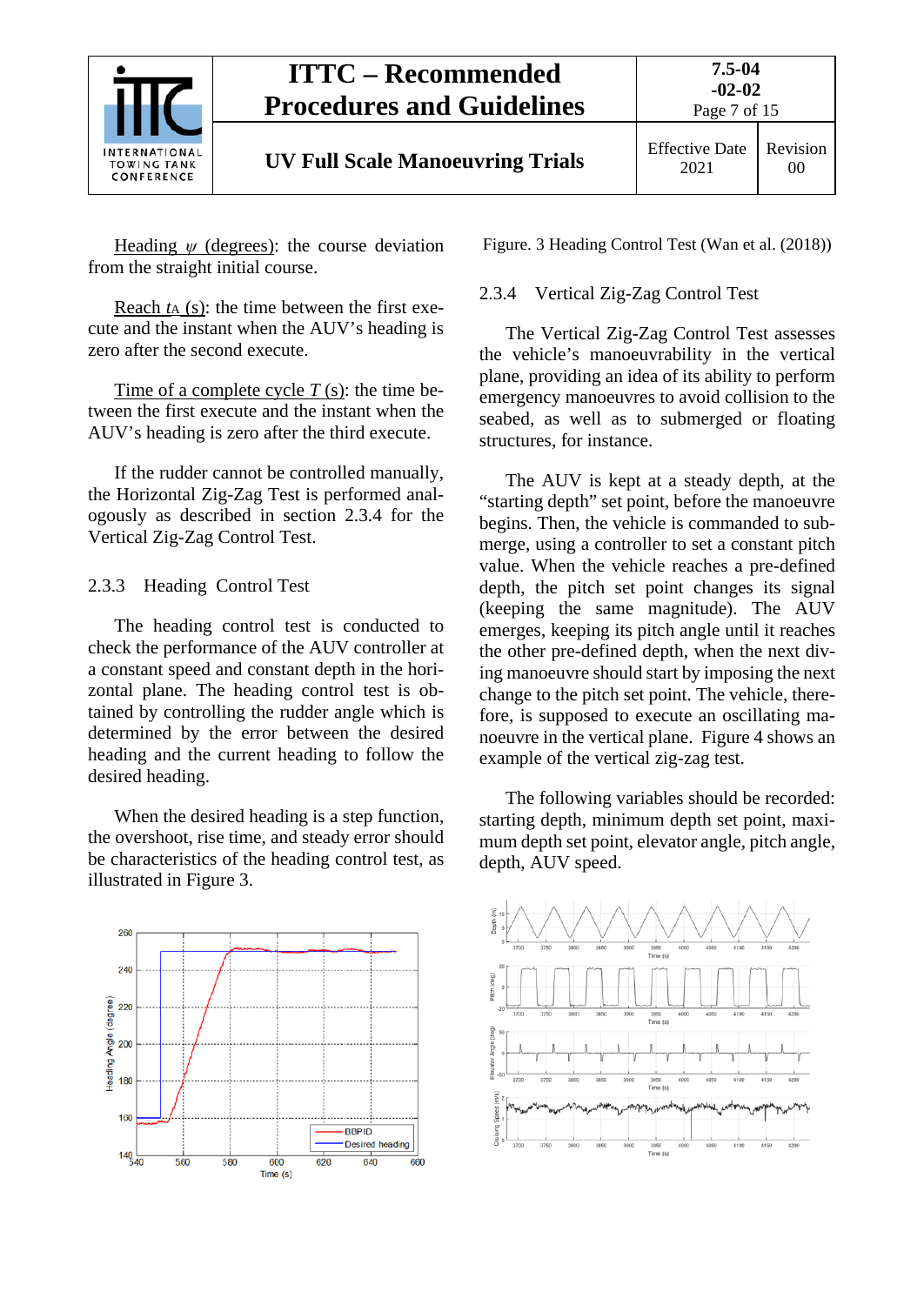

Figure 4 Vertical Zig-Zag Manoeuvre (Freire et al. (2018))

From the test, the next results can be measured:

- Initial Diving Time: the time from the instant the first pitch set point is imposed to the pitch controller to the time the pitch angle first reaches this set point value.
- First Overshoot depth: the depth through which the AUV continues in the first diving manoeuvre after the input of the second pitch set point to the controller.
- Second Overshoot depth: the depth through which the AUV continues in the first emerging manoeuvre after the input of the third pitch set point to the controller.
- Time to check the first maximum set point depth: the time between the input of the first pitch set point and the time when the first maximum se point depth is reached.
- Reach at diving: the time between the input of the first pitch setpoint and the time at the end of the first diving manoeuvre.
- Time to reach the first emerging: the time between the input of the second pitch setpoint to the controller and the time the AUV´s pitch reached this value.

All parameters should be compared to the correspondent values measured in next cycles.

These manoeuvres can be carried out at 5/-5, 10/-10, and 15/-15 degrees, or other combinations depending on the AUV application.

#### <span id="page-7-0"></span>2.3.5 Depth Control Test

The depth control or meander test is conducted to check the performance of the AUV controller at a constant speed in the vertical plane. The depth control test is obtained by controlling the elevator (plane, fin) angle which is determined by the error between the desired depth and the current depth to follow the desired depth. It should be necessary to control the pitch motion in order to stably follow the desired depth because heave motion and the pitch motion are coupled.

When the desired depth is a step function, the overshoot, rise time, and steady error should be characteristics of the depth control test. Figure 5 shows an example of the depth control test.



Figure 5 Depth Control Test (Jun et al. (2009))

#### <span id="page-7-1"></span>2.3.6 Helical/Spiral Manoeuvring Test

Helical/Spiral manoeuvres are applied to assess the manoeuvring property in 6 DOF (degrees of freedom) motion of the AUV in a horizontal and vertical plane. The helix manoeuvre is not a standard manoeuvre but was designed to excite all six degrees of freedom. A 3D motion in which the vehicle spiralled down in circles was considered to excite all 6 DOF. Figure 6 shows an example of the helix manoeuvre test.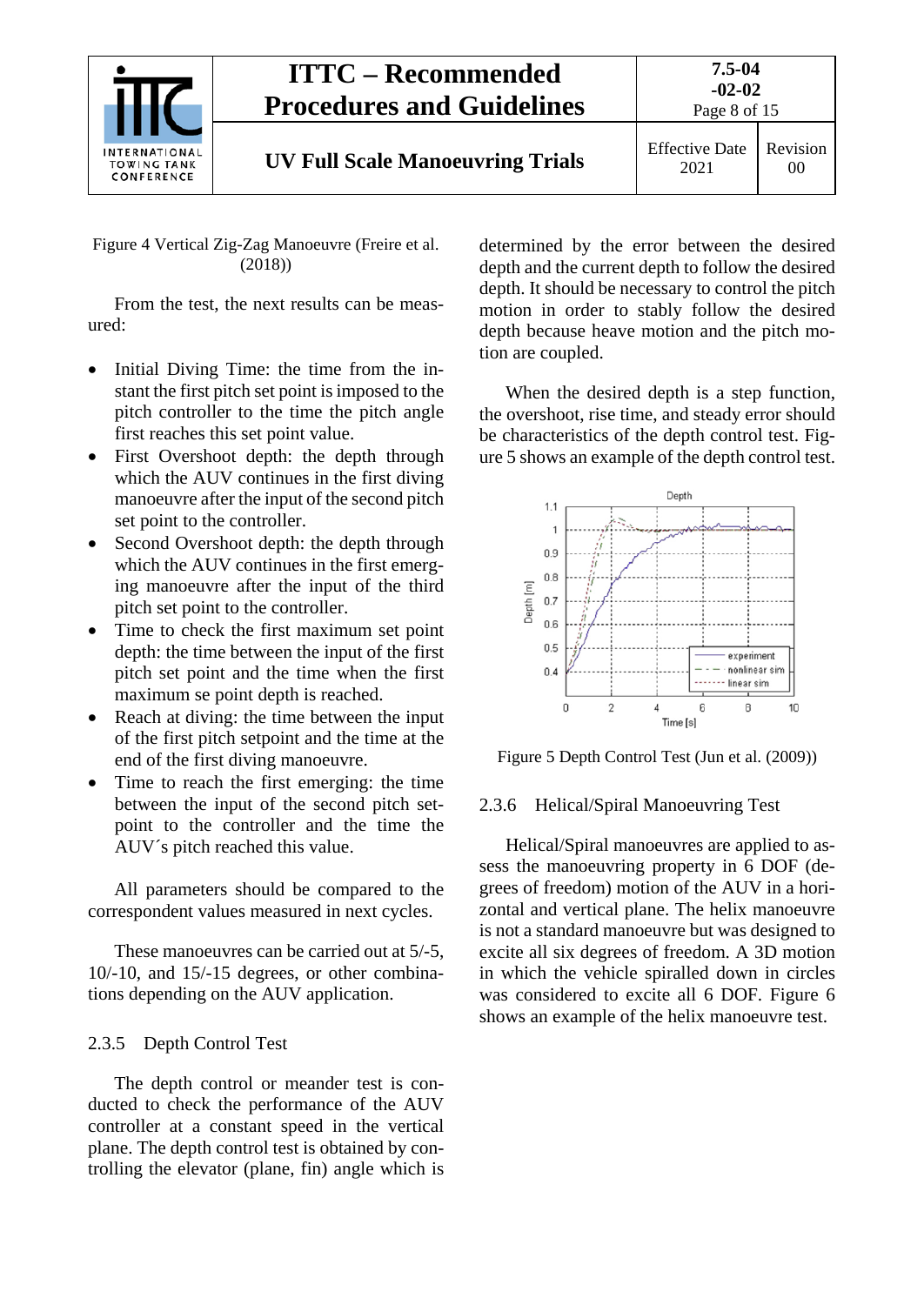



Figure 6 Helical/Spiral Manoeuvring Test (Ramirez et al. (2019))

#### <span id="page-8-0"></span>2.3.7 Acceleration/Deceleration Test

An acceleration test is performed by increasing the speed of the vehicle from rest or from ahead speed to a higher ahead speed. A deceleration test is performed by decreasing the speed of the vehicle from ahead speed to a lower speed or until the vehicle comes to a rest. The test is performed at a constant depth.

An AUV is often designed to be slightly positively buoyant. For this reason, it should be difficult or impossible to keep the vehicle at rest at depth because the vehicle slowly rises to the surface. To overcome these above difficulties, it should be decided to do the test by changing the speed from a lower to higher value for acceleration and vice-versa for deceleration while the vehicle follows a straight-line path at any depth. Figure 7 shows an example of such test.



Figure 7 Acceleration/Deceleration Test (Issac et al. (2007))

#### <span id="page-8-1"></span>2.3.8 Docking Test

The docking test is conducted to verify the approach algorithm and system validity for underwater docking. A docking test should be performed using an image processing method and vision guidance to discriminate an underwater dock.

The docking test is obtained by controlling the rudder angle and elevator angle which are determined by the position error between the docking position and the current vehicle position to move the docking position.

When the docking control test is performed, the position error between the docking position and the current position are the characteristic results of the docking test. The control force which is determined using the position error should also be one of the characteristic results of the docking test. Figure 8 shows an example of the docking test.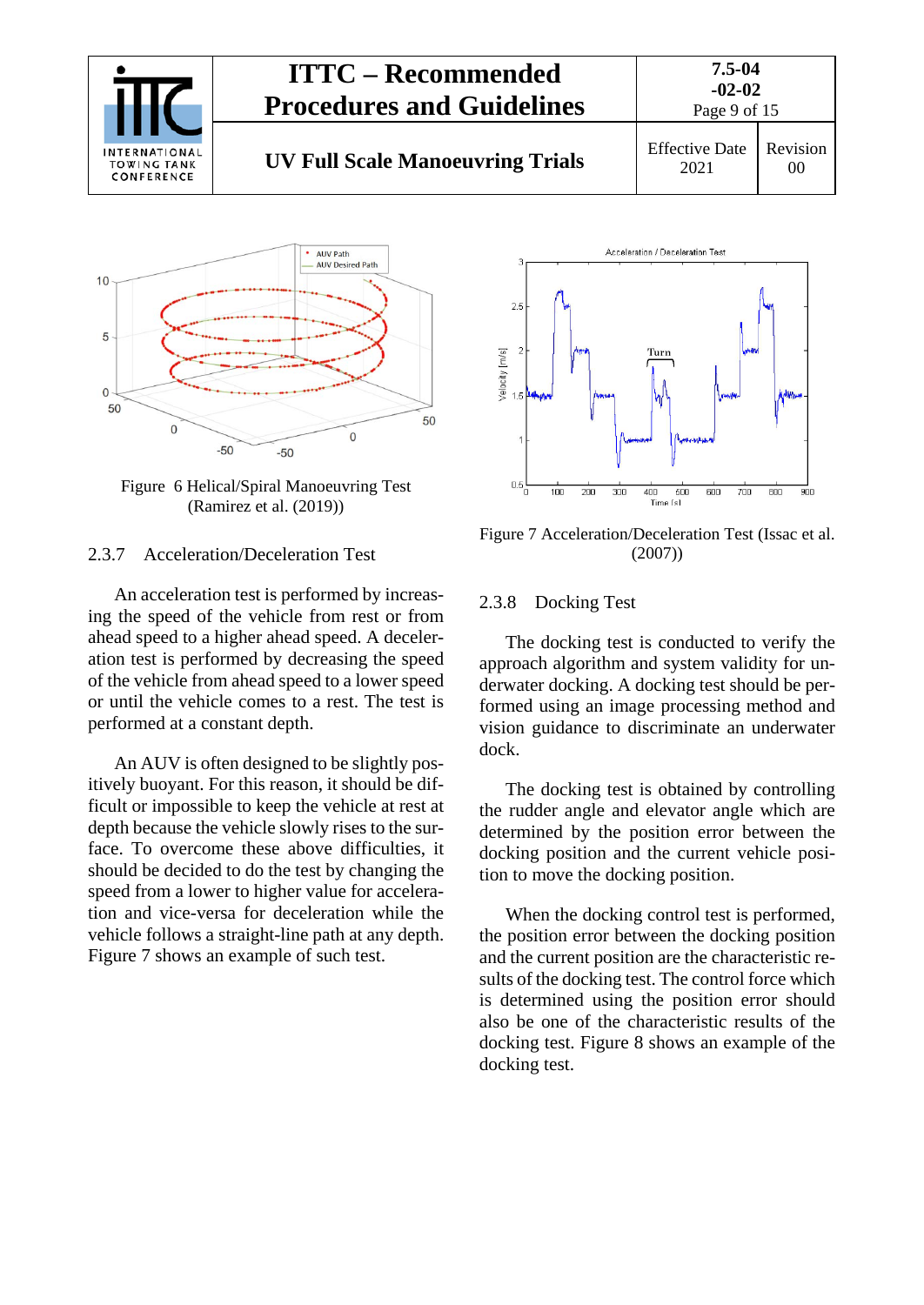





Figure 8 Docking Test (Park et al. (2007))

#### <span id="page-9-0"></span>2.3.9 Waypoints Tracking Test

The waypoints tracking test is conducted to check the performance of the AUV controller in a horizontal plane. When the waypoints tracking test is to be made, the depth and speed should be kept constant by using the control system.

The waypoints tracking test is obtained by controlling the rudder angle which is determined by the position error between the waypoint position and the current vehicle position to move the waypoint. It may be necessary to pre-record the position of waypoints in the vehicle.

When the waypoints tracking test is performed, the position error between the waypoint position and the current position are the characteristic results of the waypoints tracking test. The control force which is determined using the

position error should also be one of the characteristic results of the waypoints tracking test. Figure 9 shows an example of the waypoints tracking test.



Figure 9 Waypoints Tracking Test (Ko et al. (2013))

#### <span id="page-9-1"></span>2.3.10 Path Tracking Test

The path tracking test is conducted to check the performance of the AUV controller in a horizontal plane. When the path tracking test is to be made, the depth and speed should be kept constant by using control system.

The path tracking test is obtained by controlling the rudder angle which is determined by the path error between the desired path and the current vehicle path to follow the desired path. It may be necessary to pre-record the desired path in the vehicle in the test.

When the path tracking test is performed, the path error between the desired path (the desired trajectory) and the current path (the actual trajectory) is the characteristic results of the path tracking test. The control force which is determined using the pass error should also be one of the characteristic results of the path tracking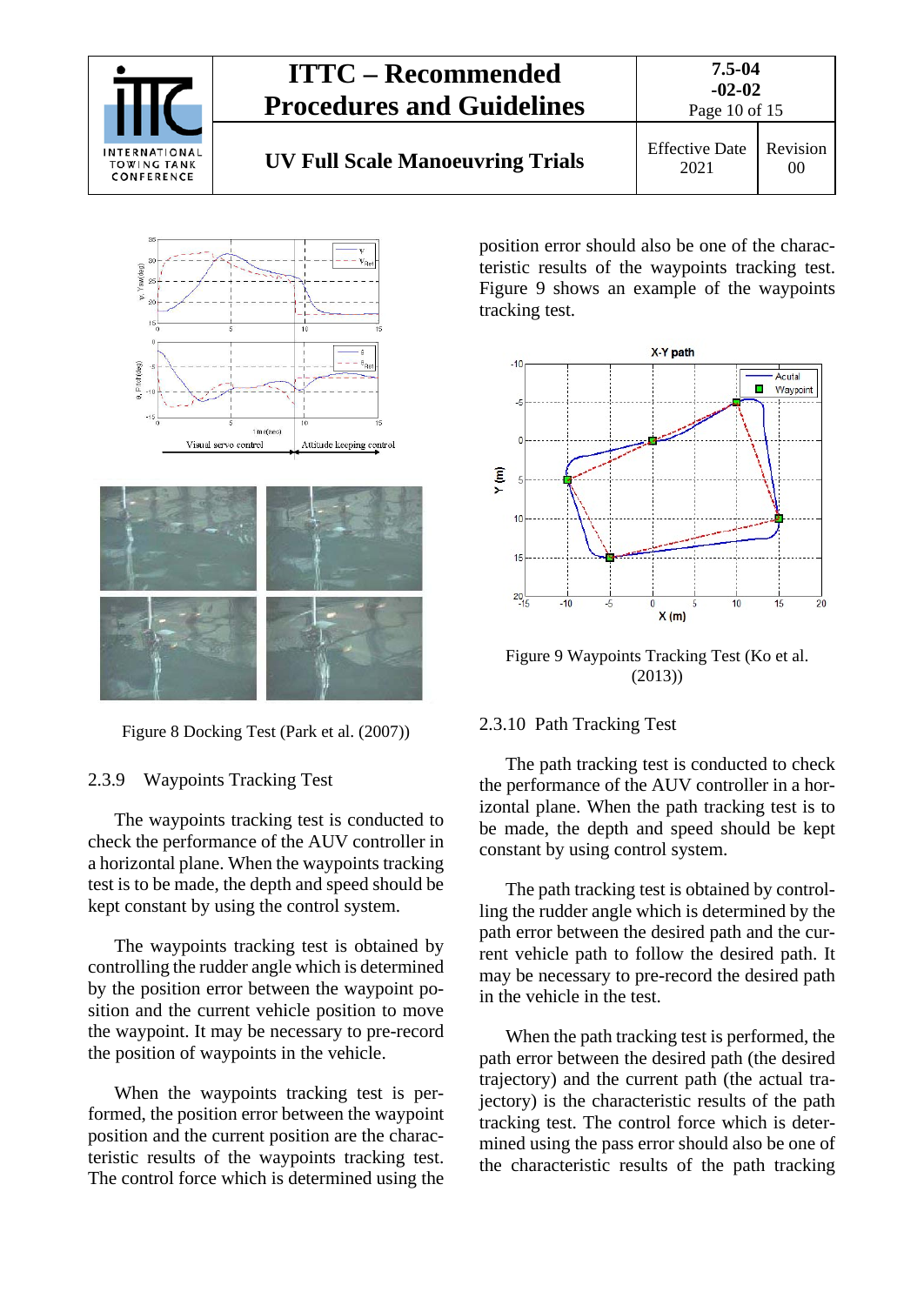

test. Figure 10 shows an example of the path tracking test.



Figure 10 Path Tracking Test (Zhou et al. (2018))

#### <span id="page-10-0"></span>2.3.11 Parameters to be obtained

In each test, the parameters appropriate for the test object should be measured and documented by adequate instrumentation from at least the following parameters:

- initial speed, position (or trajectory),
- speed,
- depth,
- yaw(heading) and yaw rate,
- pitch and pitch rate,
- rudder angle (or horizontal control force),
- elevator angle (or vertical control force),
- propeller (or thruster) rpm,
- desired depth,
- desired heading,
- desired pitch,
- current position and desired docking position,
- current position and desired waypoint positions,
- current path and desired path.

#### <span id="page-10-2"></span><span id="page-10-1"></span>**3. DATA ACQUISITION SYSTEM**

#### **3.1 General**

During the different trials, the data has to be measured and recorded from the start of the approach run until the end of the manoeuvring trial.

Data should be acquired by a computerbased system because almost all the manoeuvring trials require time history data. The system should be able to collect, record and process real-time trial data of all measured parameters. The data acquisition system is installed in the AUV hull and the communication system should be used to communicate the acquired data with the surface or other vehicles using wireless LAN, R/F modem or acoustic modem. A real time communication is not mandatory since the control logic is commonly uploaded to the AUV.

The data sampling rate should be determined so that the acquired data can sufficiently indicate the characteristic of the AUV. A minimal sampling rate of 5 Hz is recommended. The sampling rate should be at least twice the filter frequency according to the sampling theory.

#### <span id="page-10-4"></span><span id="page-10-3"></span>**3.2 Instrumentation**

#### 3.2.1 Overview

This section presents specific procedures and necessary equipment for the instrumentation of full-scale manoeuvring trials. A general procedure on the calibration of the instruments can be found on the ITTC Procedure 7.5-01-03- 01 Uncertainty Analysis: Instrument Calibration (ITTC, 2014).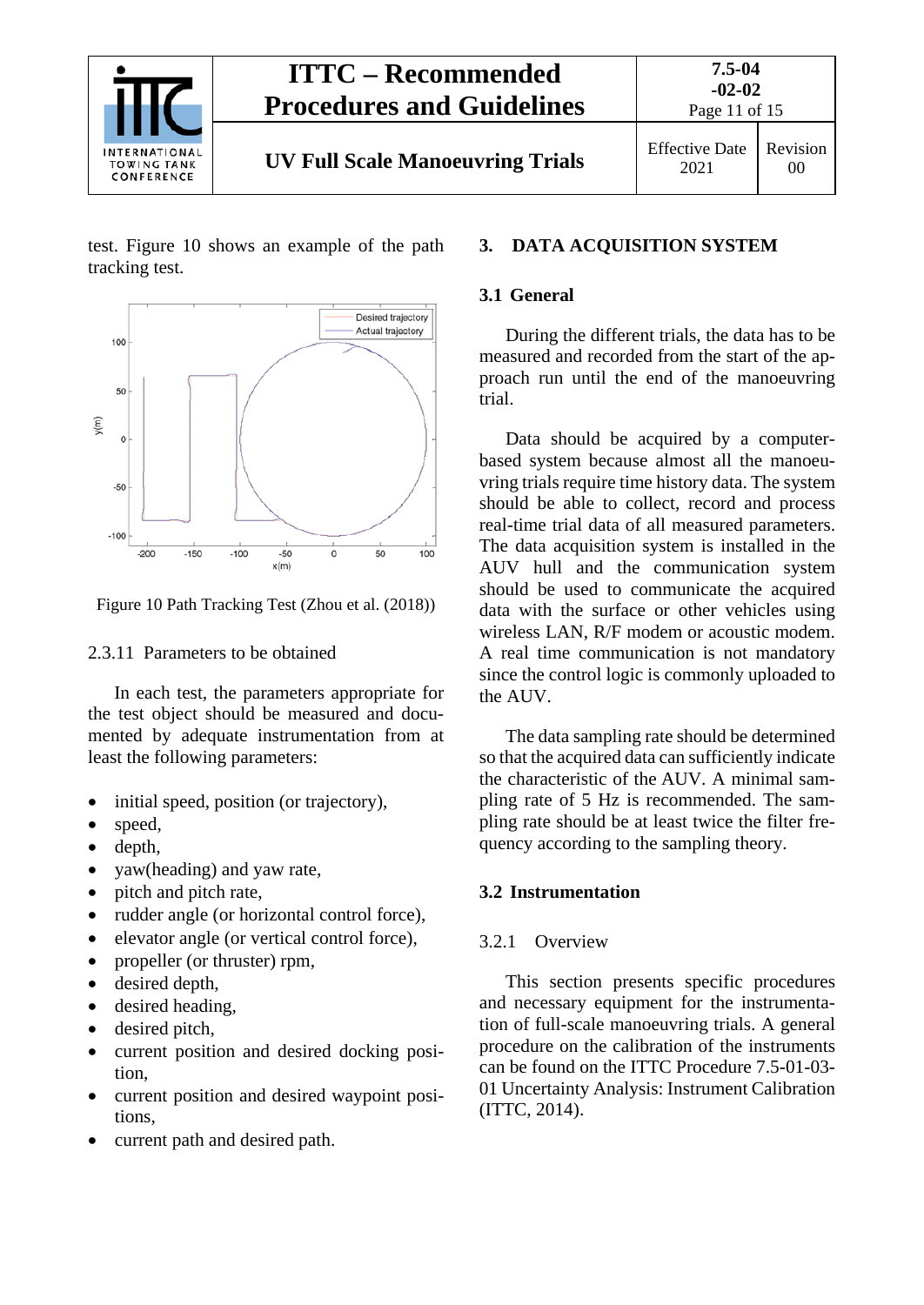

#### <span id="page-11-0"></span>3.2.2 AUV position

The position of the AUV should be measured by adequate instrumentation. The velocity and orientation of the AUV are usually measured by Doppler Velocity Log (DVL). DVL is an acoustic sensor which can measure the vehicle's velocity relative to the water or sea bottom through emitting signal to the bottom of the sea and using Doppler shift of the returned signals when the vehicle is submerged. The position should be measured using electronic tracking or DGPS while the AUV is on the surface.

#### <span id="page-11-1"></span>3.2.3 AUV motions

The motions should be measured by adequate instrumentation. The AHRS (Attitude Heading Reference System) supplies information on the 3-axis angular velocities, 3-axis acceleration, 2-axis inclination, and heading angle to the control system. The yaw and pitch angles could be measured using AHRS. Inertial navigation system (INS) could be also used to measure horizontal position and velocity through integrating the linear accelerations and angular velocities.

#### <span id="page-11-2"></span>3.2.4 AUV depth

The depth should be measured by adequate instrumentation such as pressure sensor.

#### <span id="page-11-3"></span>3.2.5 Control parameters

Rudder and elevator angle should be measured by adequate instrumentation (e.g. angular potentiometer) installed on the rudder or AUV hull.

Propeller and thruster shaft rpm should be measured by adequate instrumentation (e.g. angular potentiometer) installed on the AUV hull.

#### <span id="page-11-4"></span>**3.3 AUV Parameters**

Following AUV related parameters should be documented:

- AUV type;
- Principal dimensions and Inertial parameters (*Length, Diameter, Mass, Cruising and maximum Velocity, Diving Depth, etc*);
- Lateral/longitudinal projected area;
- Rudder/ elevator type;
- Number of rudders/elevators:
- Rudder/ elevator area:
- Rudder/ elevator angle;
- Propeller/thruster type;
- Propeller/thruster diameter and pitch;
- Number of propellers/thrusters and turning direction of each propeller/thruster;
- Battery or power supply type;
- Auto-pilot / control parameters;
- Propeller position;
- Thruster power;
- Battery volume;
- Payload information.

#### <span id="page-11-5"></span>**3.4 Initial Conditions**

The following data is to be clearly recorded for each trial:

- Date / Time:
- Area of trial;
- Initial approach speed, heading, pitch, and depth of AUV;
- AUV's loading condition (weight, longitudinal centre of gravity and transverse metacentric height);
- Radii of gyration;
- Water depth;
- Environmental conditions, including
	- o Current speed and relative direction;
	- o Wind relative speed and direction;
	- o Sea state.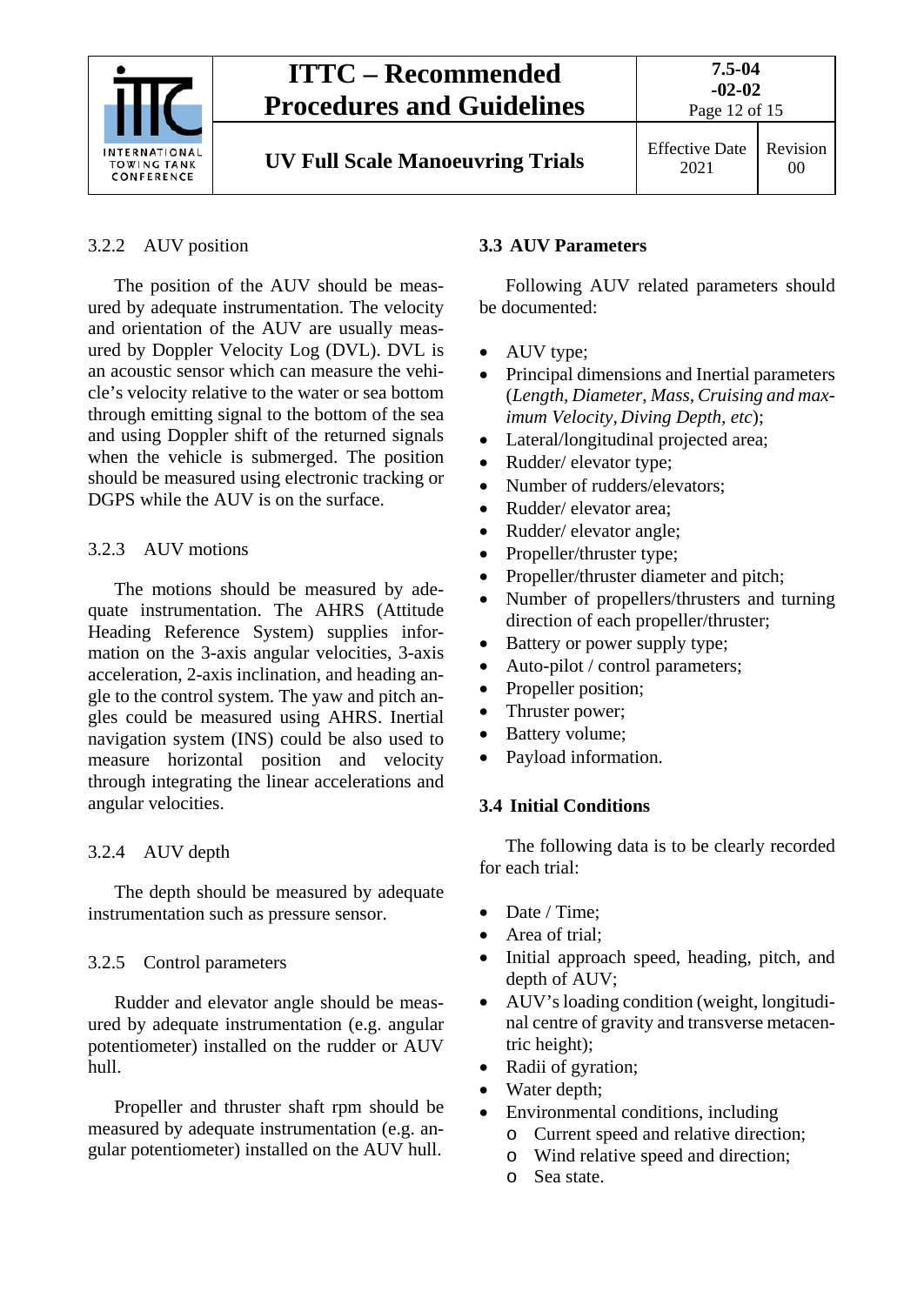

## <span id="page-12-1"></span><span id="page-12-0"></span>**4. COMPOSITION OF THE AUV**

### **4.1 Overview**

An AUV is generally composed of a mechanical system, a communication system and a control system. Its mechanical system includes the hull structure, the thruster and control device(s). Its communication system, which enables it to communicate with surface or other vehicles, includes wired and wireless LAN and a R/F modem and/or acoustic modem. Its control system includes a computer, electrical interface boards, sensors and software.

#### <span id="page-12-2"></span>**4.2 Mechanical System**

The hull size of AUV is constrained by the space for the on-board instruments, and the hull shape is constrained by the AUV's hydrodynamic characteristics. The instruments (sensors, control devices, etc) constituting mechanical system are different according to the operation purpose of AUV. Therefore, if possible, it is recommended to show the hull structure and the general arrangement in order to increase the understanding of the mechanical system, see for instance Fig. 11.



Figure 11 General arrangement (Jun et al. (2009))

#### <span id="page-12-3"></span>**4.3 Communication System**

Although an AUV is capable of autonomous operations, it is often advantageous to maintain contact with the vehicle from the surface. If possible, it is recommended to show the architecture of the communication system in order to increase the understanding of the communication system.

When the communication system is used in the trial, following related information should be explained:

- Communication interface;
- Communication network;
- Communication strategy;
- Transmitter type and specification (Bandwidth, data rate, output, protocol).





#### <span id="page-12-4"></span>**4.4 Control System**

In the case of an AUV, in contrast to a manned surface ship, a control system for controlling the AUV's motion is indispensably required in order to achieve the operation purpose of AUV. If possible, it is recommended to show the diagram and software architecture of the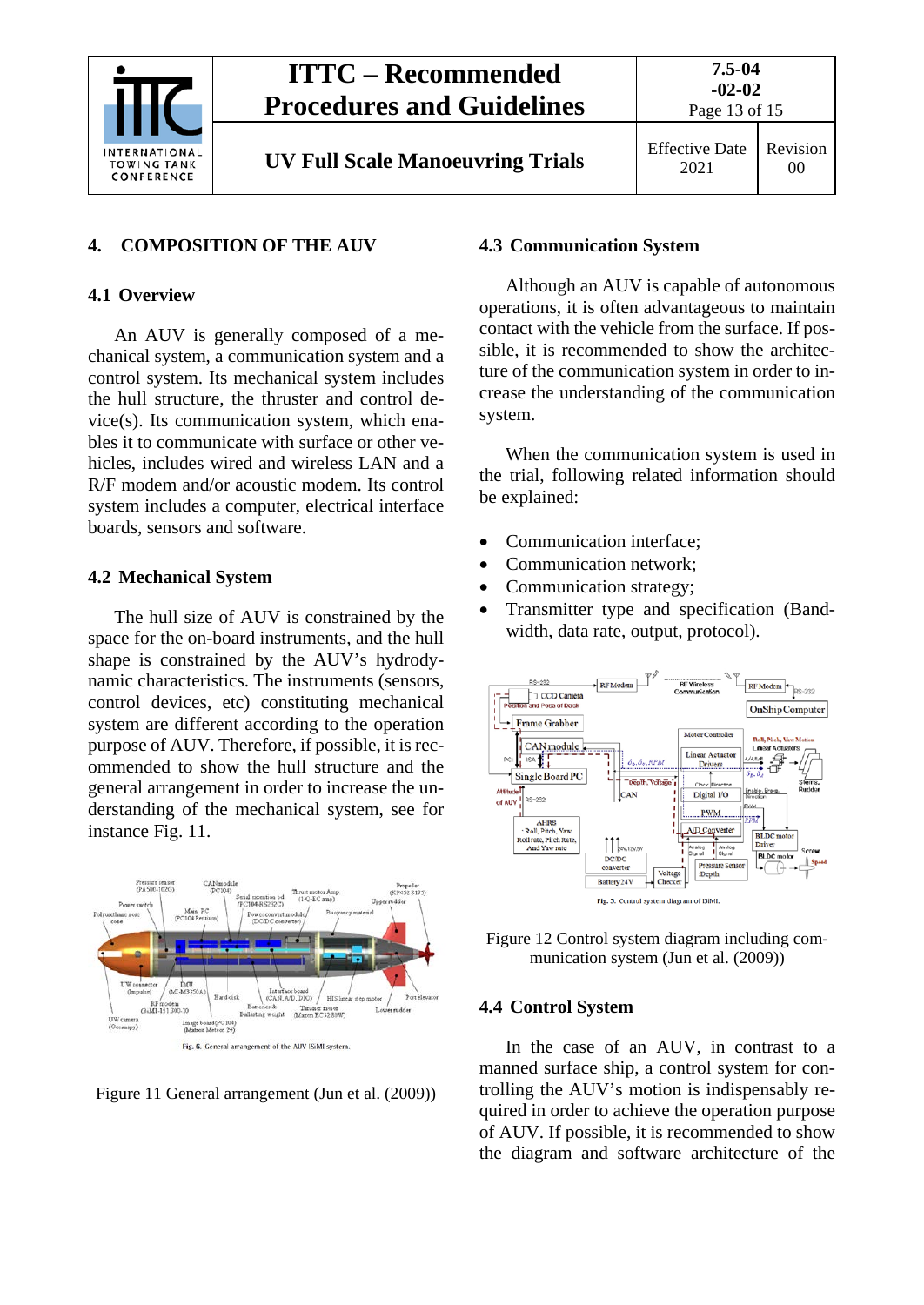

2021 00

control system in order to increase the understanding of the control system.

It is also recommended to explain the control system used in the trial, and the following related information should be explained:

- Control algorithm or methodology;
- Determination of control input or force;
- Feedback sensor signals:
- Sensors and its characteristics:
- Control actuator and its characteristics:
- Control system block diagram.



Figure 13 Software architecture of the control system (Zhang et al. (2018))

## <span id="page-13-1"></span><span id="page-13-0"></span>**5. DATA ANALYSIS**

### **5.1 Correlation between Numerical Simulations and Full Scale Trials**

If the full scale trials are to be compared to numerical simulations, the sensor signals which are used in the numerical simulations must be properly defined according to the sensor signals of the AUV in the full scale trials.

It is also important to check if the control force and its characteristics are equivalent in numerical simulations and full-scale trials.

## <span id="page-13-3"></span><span id="page-13-2"></span>**5.2 Uncertainty Analysis**

## 5.2.1 General

Trial data uncertainty analysis should be carried out to assess the level of confidence in the trial results and to provide the statistics associated with AUV trial measurements.

For the uncertainty analysis of AUV position and speed, shaft rpm and torque, reference can be made to the uncertainty analysis section of the Final Report and Recommendations to the 23rd ITTC - The Specialist Committee on Speed and Powering Trials (ITTC, 2002).

The effect of errors in rudder angle or control device setting on the manoeuvre is difficult to assess through conventional uncertainty analysis. It is recommended to make use of simulation techniques for this purpose, for instance the method described in the ITTC procedure 7.5-02- 06-05, Uncertainty Analysis for Free Running Model Tests.

## <span id="page-13-4"></span>5.2.2 Correction due to Environment

The environmental conditions such as current can significantly affect the AUV's manoeuvrability. For particular trials close to the sea surface, the wave elevation will also be a disturbance. IMO Resolution MSC.137(76) (2002) suggests a method to account for environmental effects. It could also be a reference to full scale trials test of AUV.